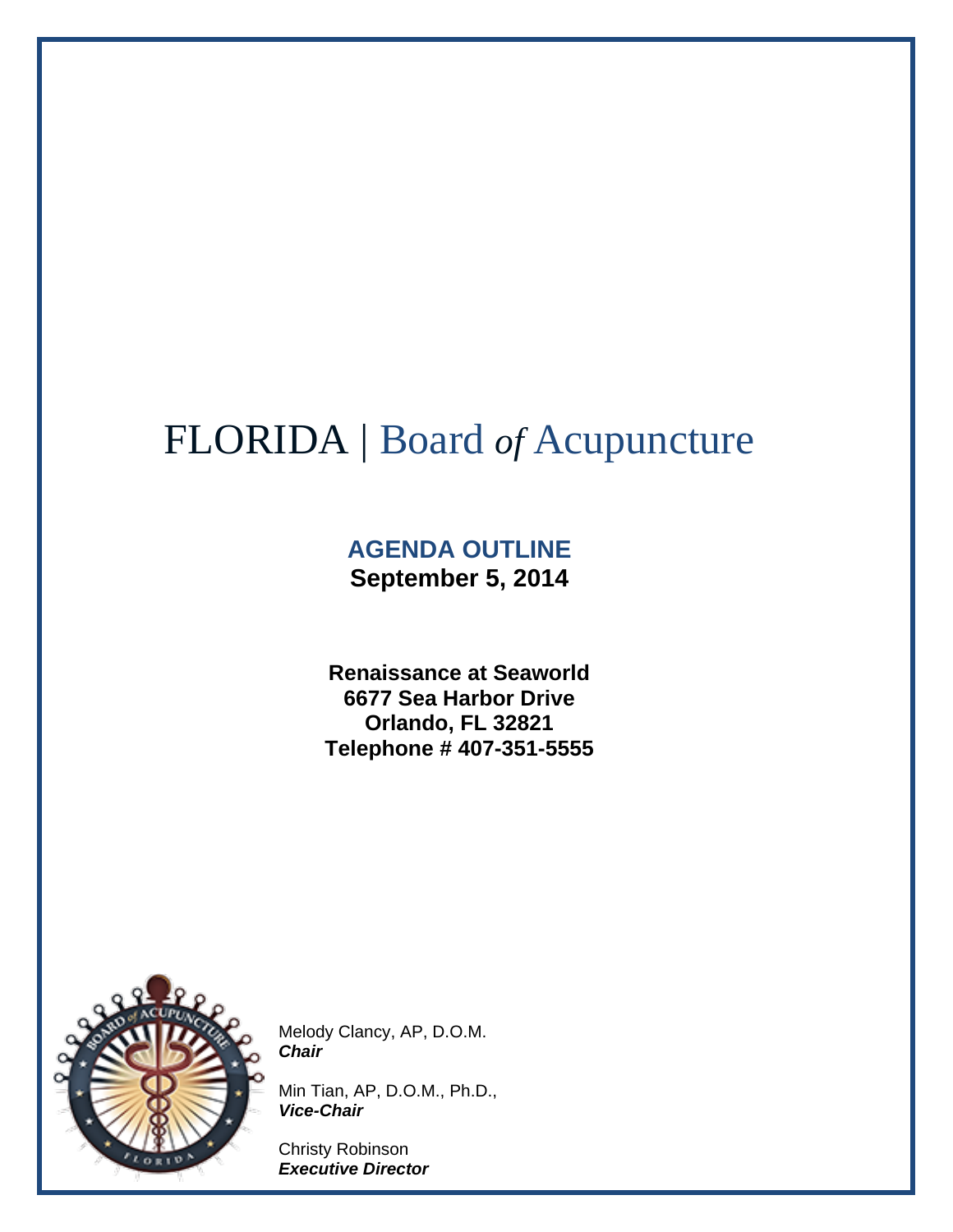## *FRIDAY SEPTEMBER 5, 2014*

#### **REVIEW AND APPROVAL OF MINUTES**

1. **June 13**, 2014 General Business Meeting

#### **DISCIPLINARY PROCEEDINGS**

#### **Settlement Agreement**

1. Hak Woo Lee AP CASE # 2010-16954 PCP:Gunter & Ervolino

#### **\*REPORTS**

#### **Board Chair Report** – Melody Clancy

#### **Board Counsel Report** – Lee Ann Gustafson, Esq.

- 1. July 2014 Rules Report
- 2. August 2014 Rules Report

#### **Board Liaison Reports**

Application - Exam & Endorsement – Katherine Teisinger & Min Tian

Budget – Greg Gunter

Community Relations – Barbara Rezmer

Consumer Protection – Barbara Rezmer

Continuing Education – Barbara Thurman, Melody Clancy, Min Tian, Herman Vega

Legislative & Rules – Melody Clancy and Min Tian

Unlicensed Activity – Melody Clancy

#### **ADMINISTRATIVE PROCEEDINGS**

#### **Applicant For Licensure**

1. Patricia Matthews Hussey- Endorsement by Other State